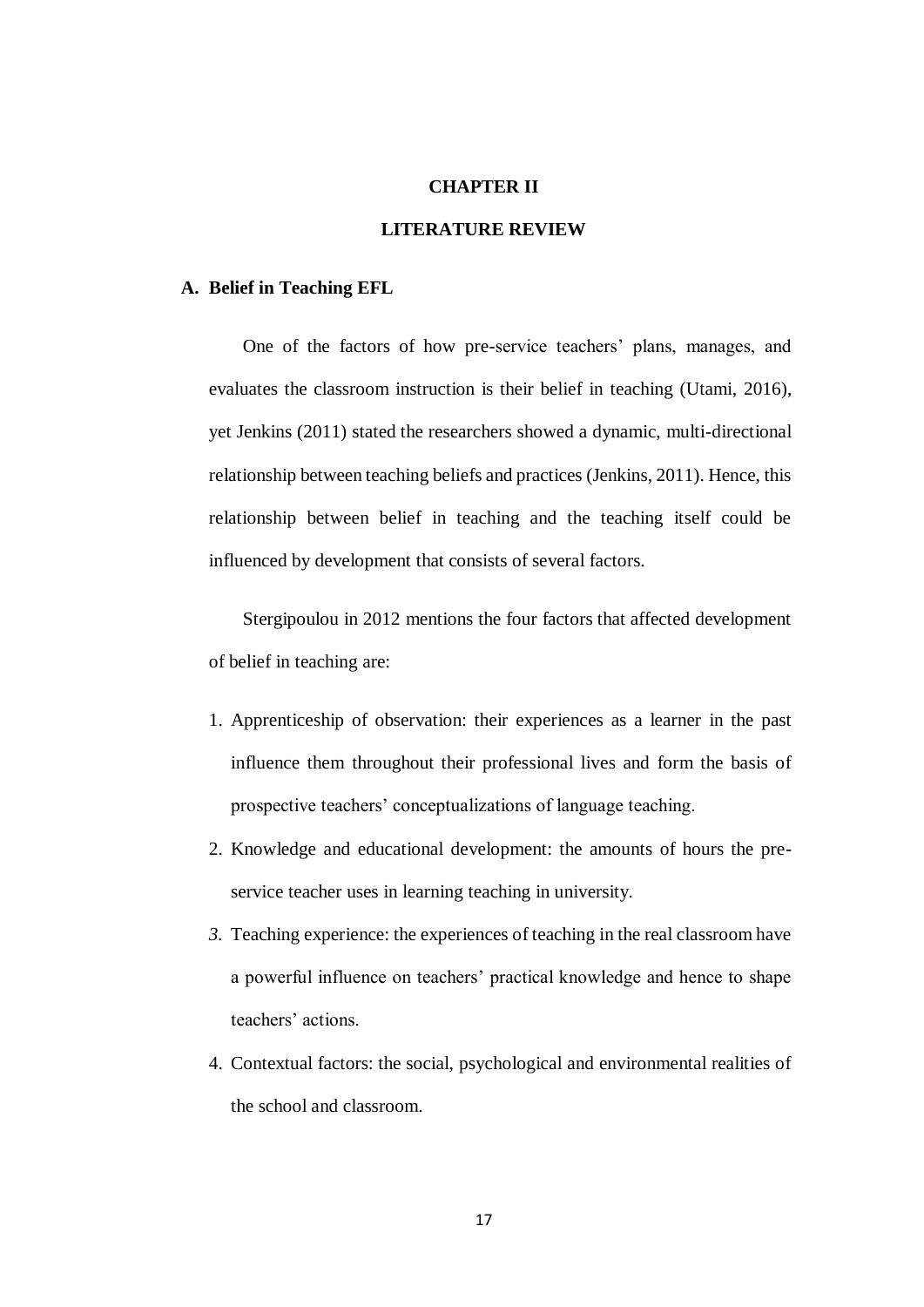Those development factors of belief in teaching makes the study of teacher belief and practice is complex and multidimensional concept that can be brought to research, that Li and Walsh (2011) pointed out there offers insight to classroom practice and the relationship between belief and practice, that needs others perspective such as interview that could delve a better understanding.

The teaching practicum will be given the pre-service teacher's a chance to develop their belief in teaching through the experiences they received in that program, such as teaching observation, making lesson plan, assignment and evaluation. The result of the pre-service teacher's belief will be contextual, which is in an EFL junior high school context.

## **B. Pre-service Teacher's Belief**

Pre-service teachers enter the teaching program with their preconceptions about teaching-learning. The preconception is shaped by their previous schooling experiences as students and the hours of receiving theories about teaching (Darbeli, 2012; Wall, 2016) which they view and interpret it into the idea of ideal teaching. That preconception formed the pre-service teacher's belief in teaching.

Belief can be defined in a simple way or complex within various perspectives, for instance (Pajares, 1992) stated belief is an individual judgment of the idea of true or false in a scheme, resulting from social experiences that affect practice. Skott in 2014 stated belief is: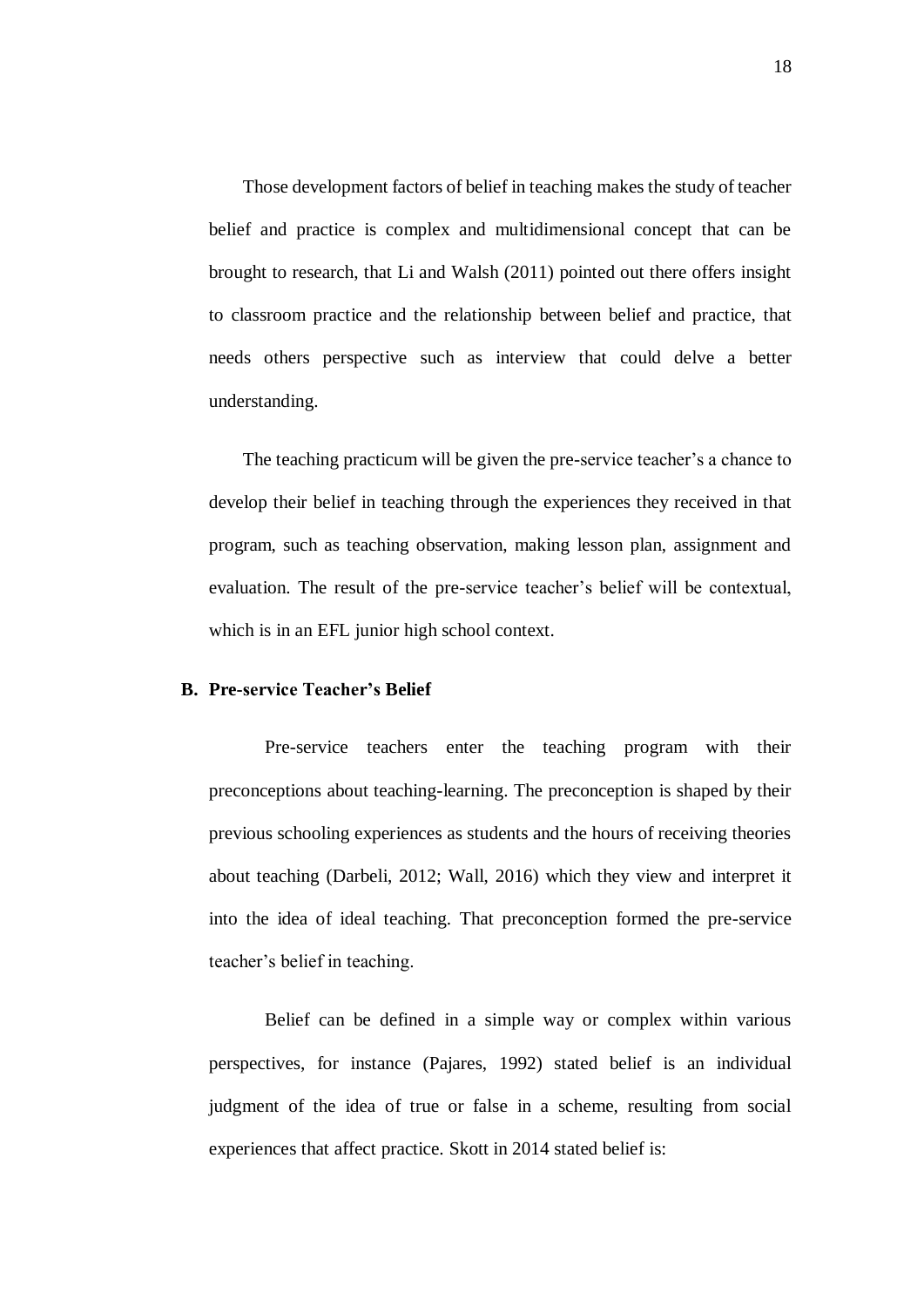- 1. Refer to ideas that individuals consider to be true: characterized by a substantial degree of view, but also that the individual may accept a different position as reasonable and intelligent.
- 2. Having cognitive and affective dimensions: consist of the thought about teaching and depictive mechanism that assists to encode different forms of information. It makes beliefs characterized by a certain degree of commitment.
- 3. Stable and result from substantial social experiences.
- 4. Influence practice.

In teaching context, belief is a deep examination of values and educational experiences that raise the needs of how good and ideal teaching are made (Kagan, 1992; Payant 2016; Kumagai & Black, 2018).

There are crucial things to remember that pre-service teachers hold a belief about many issues such as teaching-learning, students and subject matter (Borg, 2017). Those beliefs are united in a belief system. Beliefs are inaccurately limited, as having no clear logical rules that connect (which is formed by personal, episodic, and emotional experiences) these beliefs to events or situations in practice (Chen, 2008).

Various beliefs about things that are connected to an event are sorted by the priority of the individual. According to Borg (2017), those beliefs hold different weight, when the tension arises, those are more central or core will overcome the peripheral. In line with Green (1971) that some beliefs are more central to belief systems (i.e., core beliefs), those are more resistant to change.